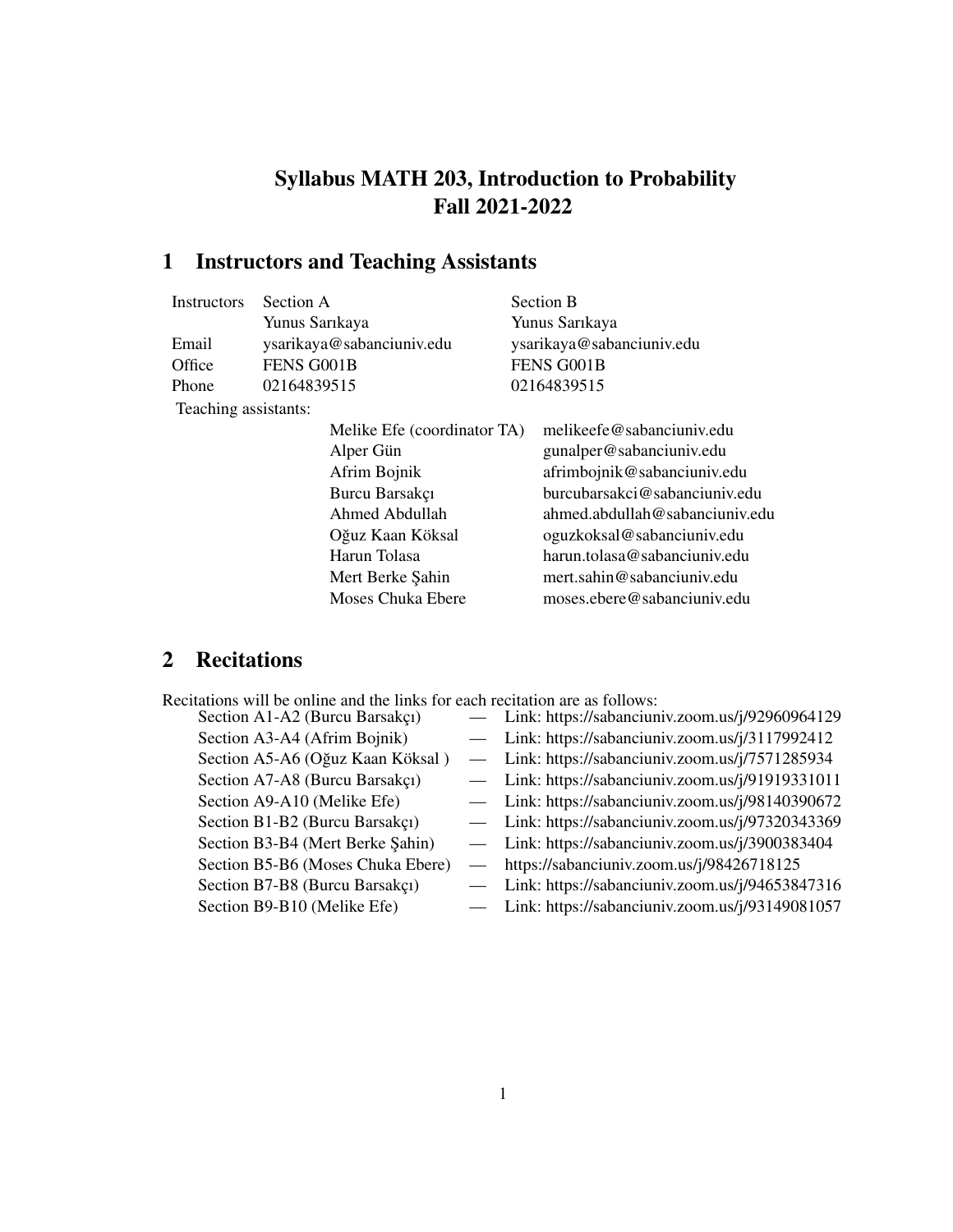#### 3 Office hours

| Office hours instructor: |                       |                                           |
|--------------------------|-----------------------|-------------------------------------------|
| Yunus Sarıkaya           | By appointment        | https://sabanciuniv.zoom.us/j/5179244142  |
| Office hours TA's:       |                       |                                           |
| Melike Efe               | Tuesday 12:40-13:30   | https://sabanciuniv.zoom.us/j/94958285069 |
| Afrim Bojnik             | Monday 14:40-15:30    | https://sabanciuniv.zoom.us/j/3117992412  |
| Burcu Barsakçı           | Tuesday 15:40 - 16:30 | https://sabanciuniv.zoom.us/j/96381825904 |
| Mert Berke Şahin         | Monday 15:40-16:30    | https://sabanciuniv.zoom.us/j/3900383404  |
| Oğuz Kaan Köksal         | Tuesday 11:40 - 12:30 | https://sabanciuniv.zoom.us/j/7571285934  |
| Ahmed Abdullah           | Wednesday 16:40-17:30 | https://zoom.us/j/4731686349              |
| Moses Chuka Ebere        | Thursday 14:40-15:30  | https://sabanciuniv.zoom.us/j/96022976638 |
| Alper Gün                | TBA                   | <b>TBA</b>                                |
| Harun Tolasa             | <b>TBA</b>            | <b>TBA</b>                                |
|                          |                       |                                           |

#### 4 Lecture Time and Venue

1. Lectures will be in-class and simultaneously live-streamed via Zoom. For those of you who wish to follow online, the Zoom links will be posted on SUCourse+. In order to have access to them, you must be logged in to Zoom with your Sabanci account. The lecture recordings will be made available afterwards, so that you can also watch them at a later time. They are going to be posted on SUCourse+.

Section A Wednesday 8.40-9.30 Friday 8.40-10.30 PAC(SGM) -Meeting ID: 91098536739 Section B Wednesday 9.40-10.30 Friday 12.40-14.30 PAC(SGM)- Meeting ID: 95775631433 Section A - Lecture Zoom Link: https://sabanciuniv.zoom.us/j/91098536739

Section B - Lecture Zoom Link: https://sabanciuniv.zoom.us/j/95775631433

#### 5 Textbook

John Freund's Mathematical Statistics with Applications, 8th Edition, Pearson-Prentice Hall, 2004, ISBN 978-1-292-02500-1. It can be obtained through the following link: https://www.homerbooks.com/urun/johne-freunds-mathematical-statistics-with-applications

#### 6 Prerequisite and Corequisite

Prerequisite is a grade at least D for MATH 102. MATH 203R is a corequisite.

## 7 Course Description

The course covers the material listed below. Chapters refer to the above mentioned textbook.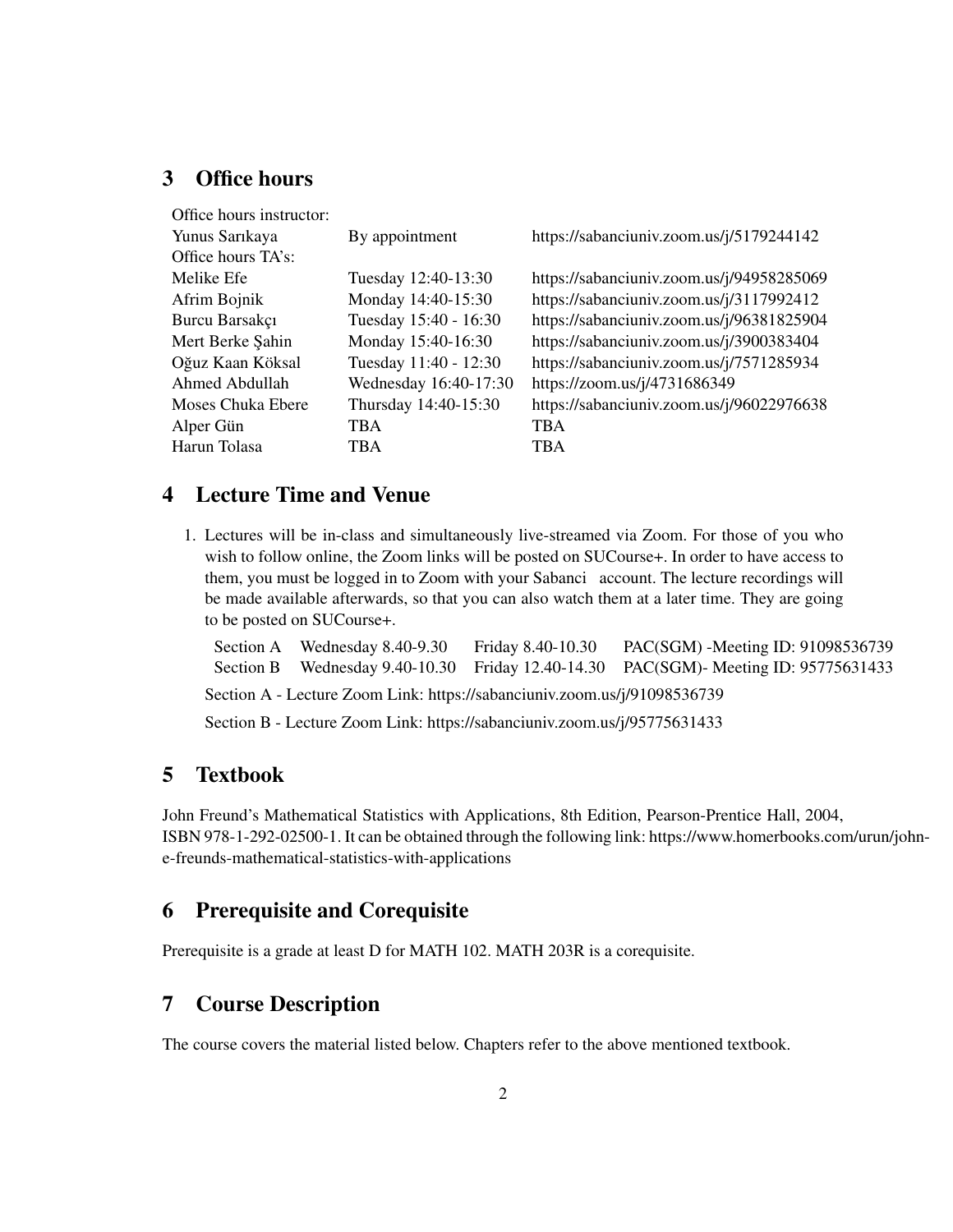- Chapter 1: Introduction and Combinatorial Methods
	- The Basic Principles of Counting
	- Permutations
	- Combinations
	- Multinomial Coefficients
- Chapter 2: Probability
	- Sample Space and Events
	- Postulates of Probability
	- Some Rules of Probability
	- Conditional Probability
	- Independent Events
	- Bayes' Theorem
- Chapter 3,4,5: Discrete Random Variables
	- Discrete Random Variables (Ch. 3.1)
	- Discrete Probability Functions and Cumulative Distribution Functions (Ch. 3.2)
	- The Expected Value of a Discrete Random Variable (Ch. 4.1)
	- Moments, Variance of a Discrete Random Variable (Ch. 4.3)
	- Moment Generating Function a Discrete Random Variable (Ch. 4.5)
	- Special (Discrete) Probability Distributions (Selected Sections)
		- ∗ The Uniform Distribution (Ch. 5.2)
		- ∗ The Bernouilli and Binomial Distributions (Ch. 5.3 and Ch. 5.4)
		- ∗ The Negative Binomial and Geometric Distributions(Ch. 5.5)
		- ∗ The Hypergeometric Distribution(Ch. 5.6)
		- ∗ The Poisson Distribution (Ch. 5.7)
- Chapter 3,4,6: Continuous Random Variables
	- Continuous Random Variables (Ch. 3.3)
	- Continuous Probability Densities and Cumulative Distribution Functions (Ch. 3.4)
	- The Expected Value of a Continuous Random Variable(Ch. 4.2)
	- Moments, Variance of a Continuous Random Variable (Ch. 4.3)
	- Chebyshev's Theorem (Ch. 4.4)
	- Moment Generating Function a Continuous Random Variable (Ch. 4.5)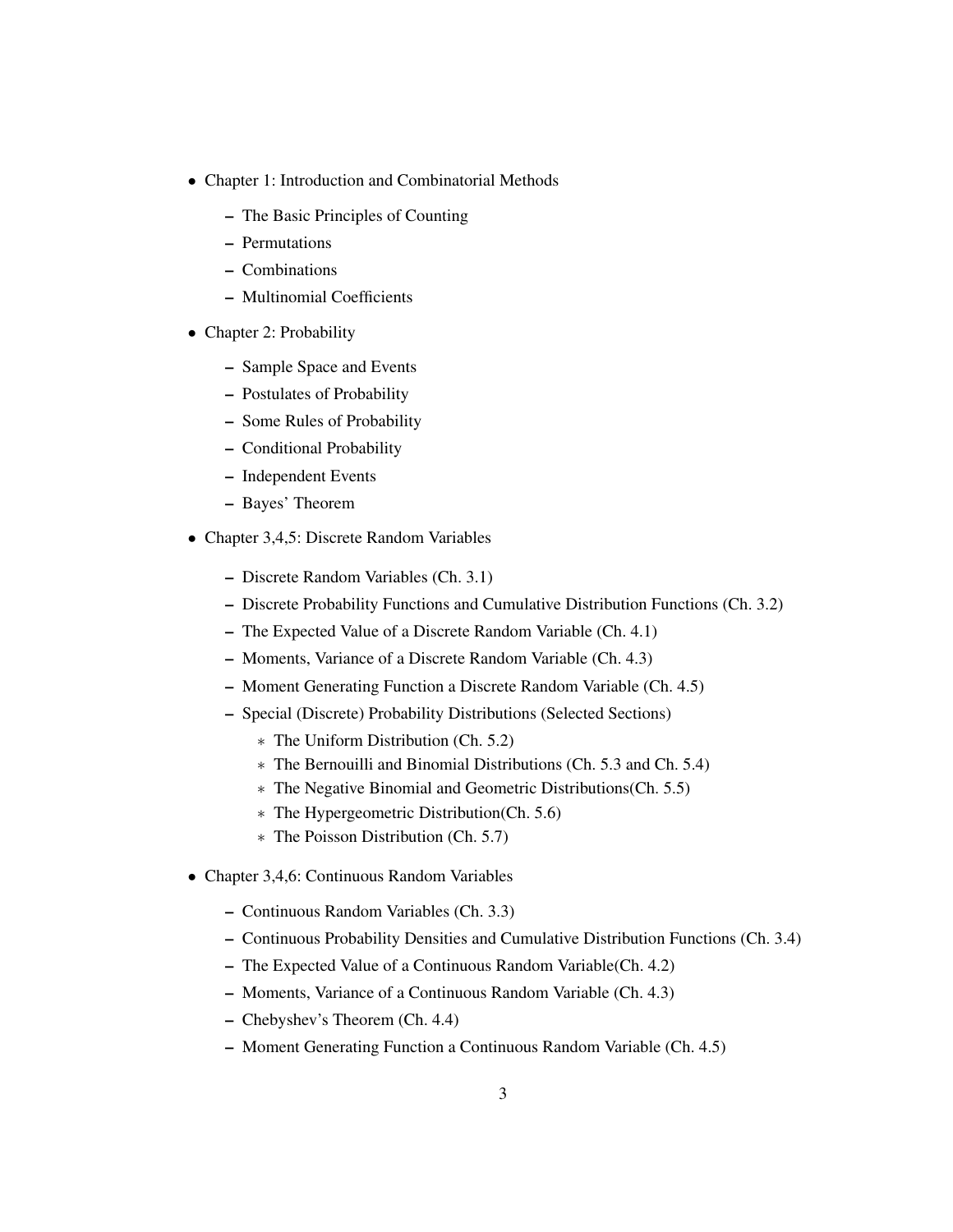- Special Probability Densities (Selected Sections)
	- ∗ The Uniform Distribution (Ch. 6.2)
	- ∗ The Gamma and Exponential (Ch. 6.3)
	- ∗ The Normal Distribution (Ch. 6.5)
	- ∗ The Normal Approximation to the Binomial Distribution (Ch. 6.6)
- Chapter 3,4,5,6: Multivariate Random Variables
	- Multivariate Distributions (Ch. 3.5)
	- Marginal and Conditional Distribution Functions (Ch. 3.6 and Ch. 3.7)
	- Product Moments, Covariance(Ch. 4.6)
	- Moments of Linear Combinations of Random Variables (Ch. 4.7)
	- Conditional Expectation (Ch. 4.8)
	- Special Joint Probability Distributions (Selected Sections)
		- ∗ Multinomial Distribution (Ch. 5.8)
		- ∗ Multivariate Hypergeometric Distribution (Ch. 5.9)
		- ∗ Bivariate Normal Distribution (Ch. 6.7)
- Chapter 7: Functions of Random Variables
	- Distribution Function Technique
	- Moment Generating Function Technique
- Chapter 8: Sampling Distributions
	- Samples, the Distribution of the Mean
	- The Law of Large Numbers, the Central Limit Theorem

### 8 Exam Policy and Dates

• There will be 1 midterm during the semester and a final after the semester. The tentative dates are as follows:

Midterm (40%): 14 November, 17:00-19:00 Final (50%): TBA (During Finals Weeks) Homeworks (10% ): 4-5 homeworks will be given and best 3-4 will be taken.

• Midterm: The midterm exam will be given in-person, on campus. The date will be announced later. More details will be announced on SUCourse+ in due time.

Final Exam: The final exam will be given in-person, on campus, during the finals period. The date and time of the nal exam is determined by Student Resources and the instructors cannot change it. More details will be announced on SUCourse+ in due time.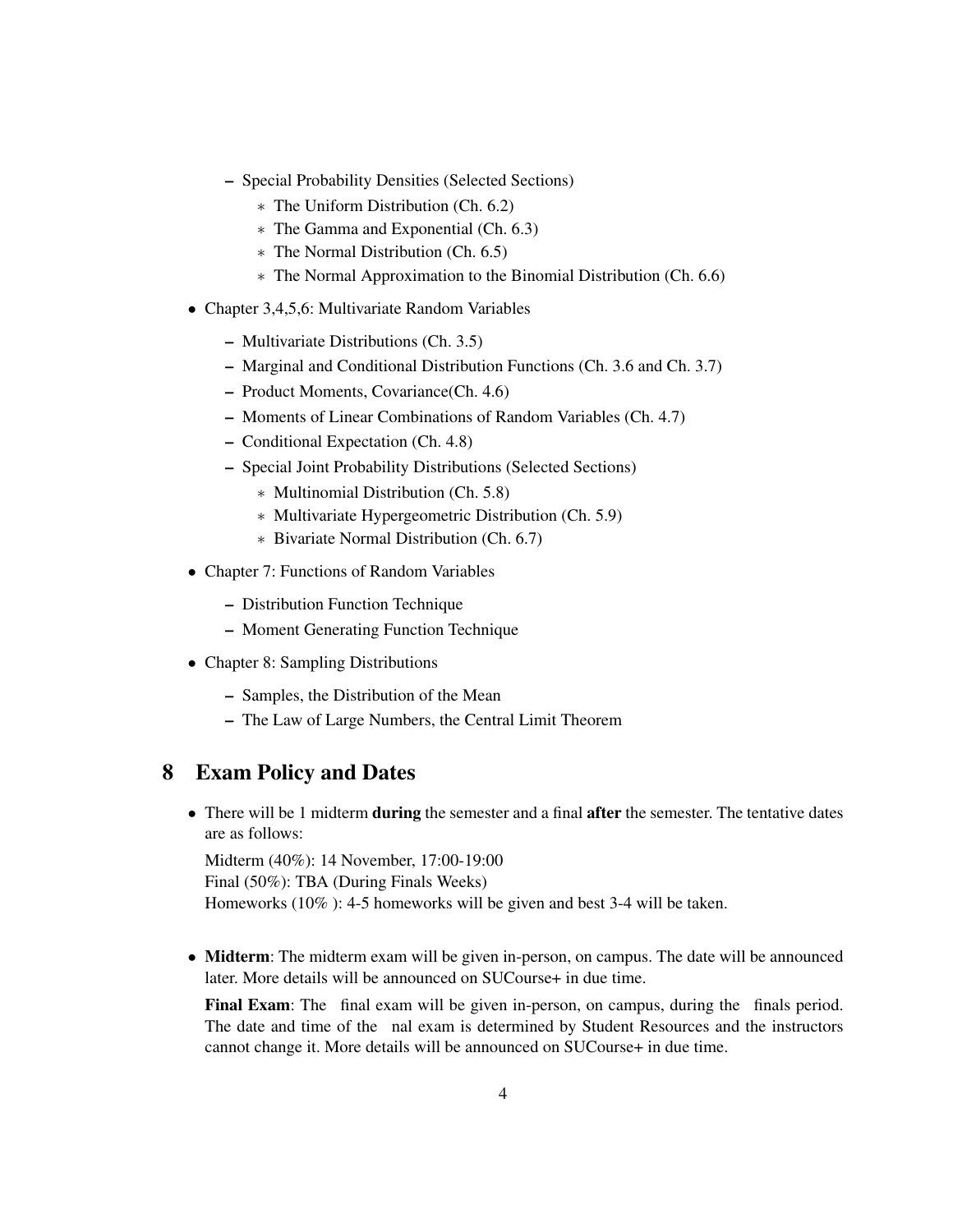- Do not underestimate this course! It is advised that you study regularly and attend all lectures and recitation sessions. If you do not fully understand the material it is recommended to take an appointment with your TA or your instructor immediately after class.
- The passing grade will be determined after the last exam. Be aware that this passing grade may not match the overall average of the students.
- It is students' responsibility to follow all the announcements made in class and those made via SUCourse.

#### 9 Make-up Policy

- If a student misses an exam and wishes to make it up, she/he can take a make-up exam. Students who wish to take make-up exam do **NOT** need to submit a health report or her/his reasoning. You can have a make-up exam for **ONLY** one of the exams.
- Make-up for the midterm and the final exam will be held at the end of the final exam period and it will cover all the topics. Only students who miss an exam will be able to take it.
- Note that make-up exam will be harder than regular exams. Thus, we suggest that without a present of any dire situations (e.g., a serious health problem), a student should not take the make-up exam.

#### 10 Course Policy

- Lectures & SuCourse: Following the lectures and SUCourse activity is a prerequisite for the course. The students are responsible from every announcement made during the lectures or on SUCourse.
- **Homeworks**: There will be homeworks assigned roughly every two-three weeks. It will usually consist of 2 problems, and you will have 1 week to finish and submit the given homework problems.
- Exercises: There will be exercises given every week starting from second week. They will not be graded. You are not expected to return solutions but you are strongly advised to solve them and discuss during recitations.
- Recitations: Recitations will be online, in which one of the TA's will solve some questions from exercises.